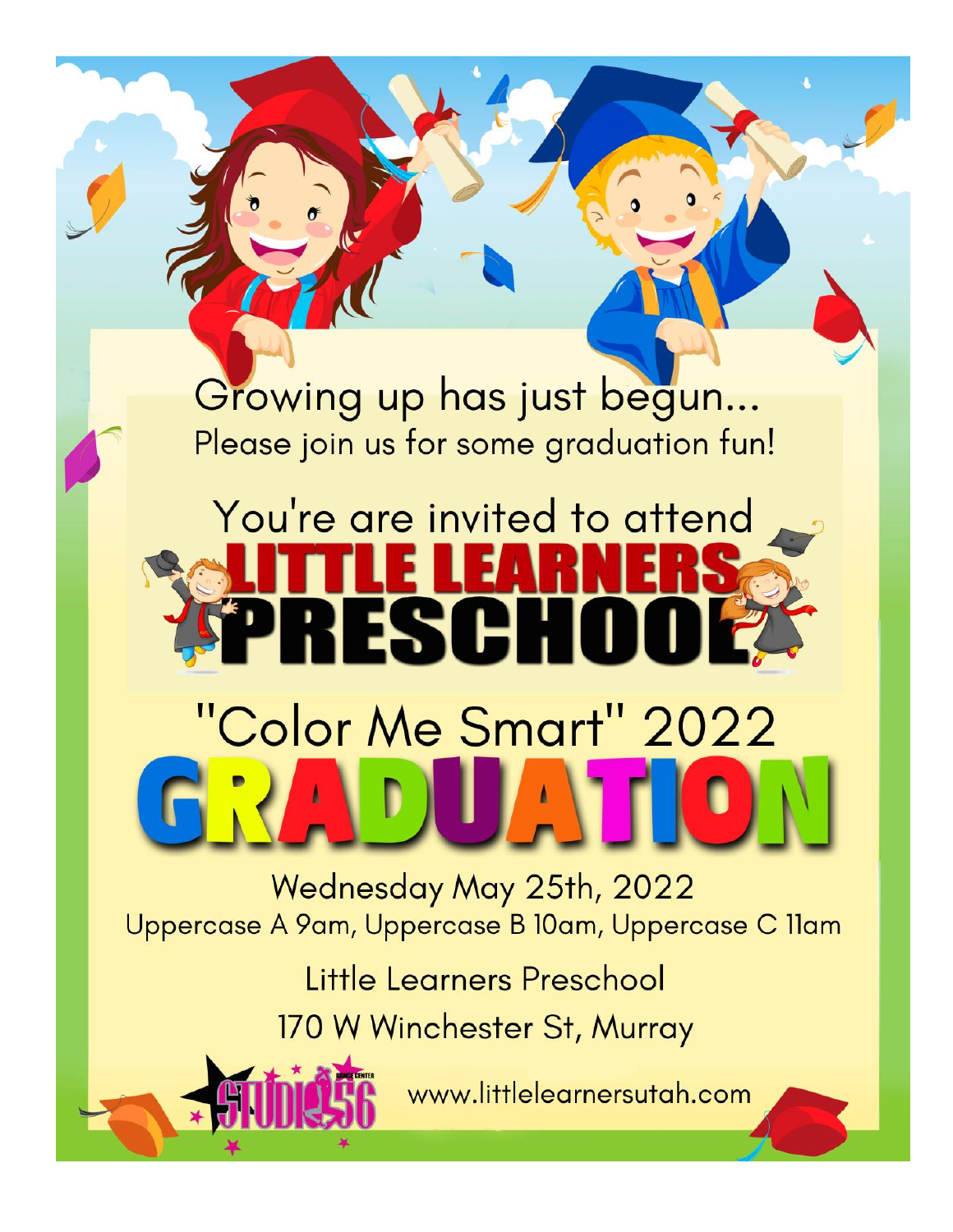

Hello Parents of our future kindergarteners!

We're preparing for our graduation for all students moving on to kindergarten this fall! It will be a chance for us to highlight our students and show some of the things we have learned this year. We are so excited to celebrate our graduates!

This year's graduation will take place in-person at the school. *Each graduate will be able to invite 3 VIP guests to join them on this special day*.

Let us know if we have mistakenly left your child off this list, added a child that isn't starting kindergarten, or spelled a name wrong. We don't want anyone to be forgotten! Email us if you happen to see an error. [info@littlelearnersutah.com](mailto:info@littlelearnersutah.com)

#### **Where:**

**Studio 56 Dance Center, 170 W Winchester St. Murray** 

### **What to wear:**

**Best dress!** 

#### **Wed, May 25th, @ 9:00am**

| Brayden        | Beltran    |
|----------------|------------|
| Yusof          | Hameed     |
| Shia           | Harmond    |
| <b>Beckham</b> | Huey       |
| Graham         | Jolley     |
| Kyree          | Kessel     |
| Anders         | Livingston |
| Cole           | Rock       |
| Gabriella      | Rodriguez  |
| Nora           | Rogers     |
| Aurora         | Spencer    |
| Parker         | Winchester |

## **Wed, May 25th, @ 10:00am**

| Aurora   | Clausen   |
|----------|-----------|
| Cyrus    | Greenleaf |
| Amelia   | Harris    |
| Charlie  | Harris    |
| Stella   | Lum       |
| Isabella | Nmezi     |
| Oliver   | Page      |
|          |           |
| Owen     | Sanders   |
| Ayda     | Speciale  |
| Alayna   | Vail      |
| Aspen    | Wagner    |

#### **Wed, May 25th, @ 11:00am**

| Teagan    | Ashcroft |
|-----------|----------|
| Mattingly | Benak    |
| Jade      | Bodily   |
| Mila      | Breach   |
| Nova      | Holladay |
| Emily     | Mitchell |
| Kelly     | Petersen |
| Leo       | Pope     |
| Blair     | Scott    |
| Evelyn    | Tiedt    |
| Abigail   | West     |
| Eleanor   | Wyatt    |

### **Student Assignments and Songs:**

Each child has an assigned part for graduation, we have included those parts below. Please help them learn their part so they can say it independently! We also have several songs in which we have been practicing in class[. CLICK HERE](http://vimeo.com/407690759) for a video of our graduation songs, this way they can sing along at home in preparation of their special day.

#### **Graduation Committee:**

Parents that signed up to help at graduation have been contacted with their assignment. If you would like to be added to our committee, please email us! [info@littlelearnersutah.com](mailto:info@littlelearnersutah.com)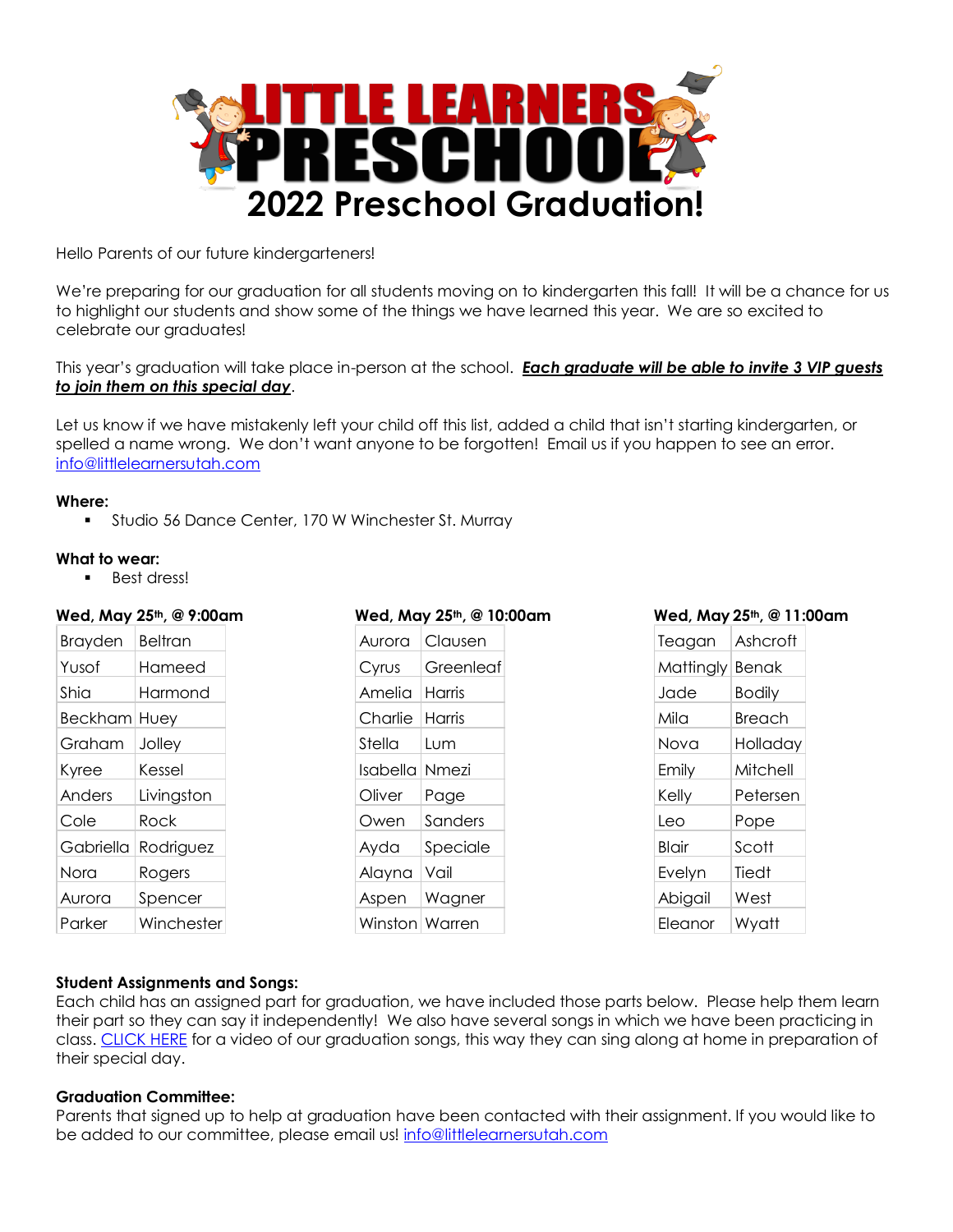# **PRESCHOOL GRADUATION | THE HUNGRY CATEPILLAR Class: Uppercase A**

Parents we want you to be able to follow along with us as we recite our parts to the story. During our ceremony you will follow along and prompt your child when it's their part.

- The blue parts will be said by a teacher
- The green parts will be said by everyone!

| <b>STUDENT</b>  | The Very Hungry Caterpillar Story                                |
|-----------------|------------------------------------------------------------------|
| <b>TEACHER</b>  | In the light of the moon the little egg lay on a leaf            |
| <b>TEACHER</b>  | One Sunday morning the warm sun came up and-Pop!                 |
| <b>TEACHER</b>  | out of the egg came a                                            |
| Kyree           | very tiny and very hungry caterpillar.                           |
| <b>TEACHER</b>  | He started to look for some food.                                |
| Yusof           | On Monday he ate through one apple.                              |
| <b>EVERYONE</b> | But he was still hungry. (all together)                          |
| Gabriella       | On Tuesday he ate through two pears,                             |
| <b>EVERYONE</b> | but he was still hungry. (all together)                          |
| Shia            | On Wednesday he ate through three plums,                         |
| <b>EVERYONE</b> | but he was still hungry. (all together)                          |
| Cole            | On Thursday he ate through four strawberries,                    |
| <b>EVERYONE</b> | but he was still hungry. (all together)                          |
| Aurora S.       | On Friday he ate through five oranges,                           |
| <b>EVERYONE</b> | but he was still hungry. (all together)                          |
| Brayden         | On Saturday he ate through one piece of chocolate cake,          |
| Graham          | One ice cream cone, One Pickle,                                  |
| Graham          | One slice of Swiss cheese, one slice of salami,                  |
| Nora            | One Iollipop, One Piece of cherry pie,                           |
| Nora            | One sausage, One Cupcake, and one slice of watermelon.           |
| <b>EVERYONE</b> | That night he had a stomachache! (all together)                  |
| <b>TEACHER</b>  | The next day was Sunday again.                                   |
| <b>TEACHER</b>  | The caterpillar ate through one nice green leaf                  |
| <b>TEACHER</b>  | and after that felt much better. Now he wasn't hungry any more-- |
| Parker          | and he wasn't a little caterpillar anymore.                      |
| Beckham         | He was a big fat caterpillar.                                    |
| <b>TEACHER</b>  | He built a small house, called a cocoon, around himself.         |
| Anders          | He stayed inside for more than two weeks.                        |
| <b>TEACHER</b>  | Then he nibbled a hole in the cocoon, pushed his way out and     |
| <b>EVERYONE</b> | He was a beautiful butterfly! (all together)                     |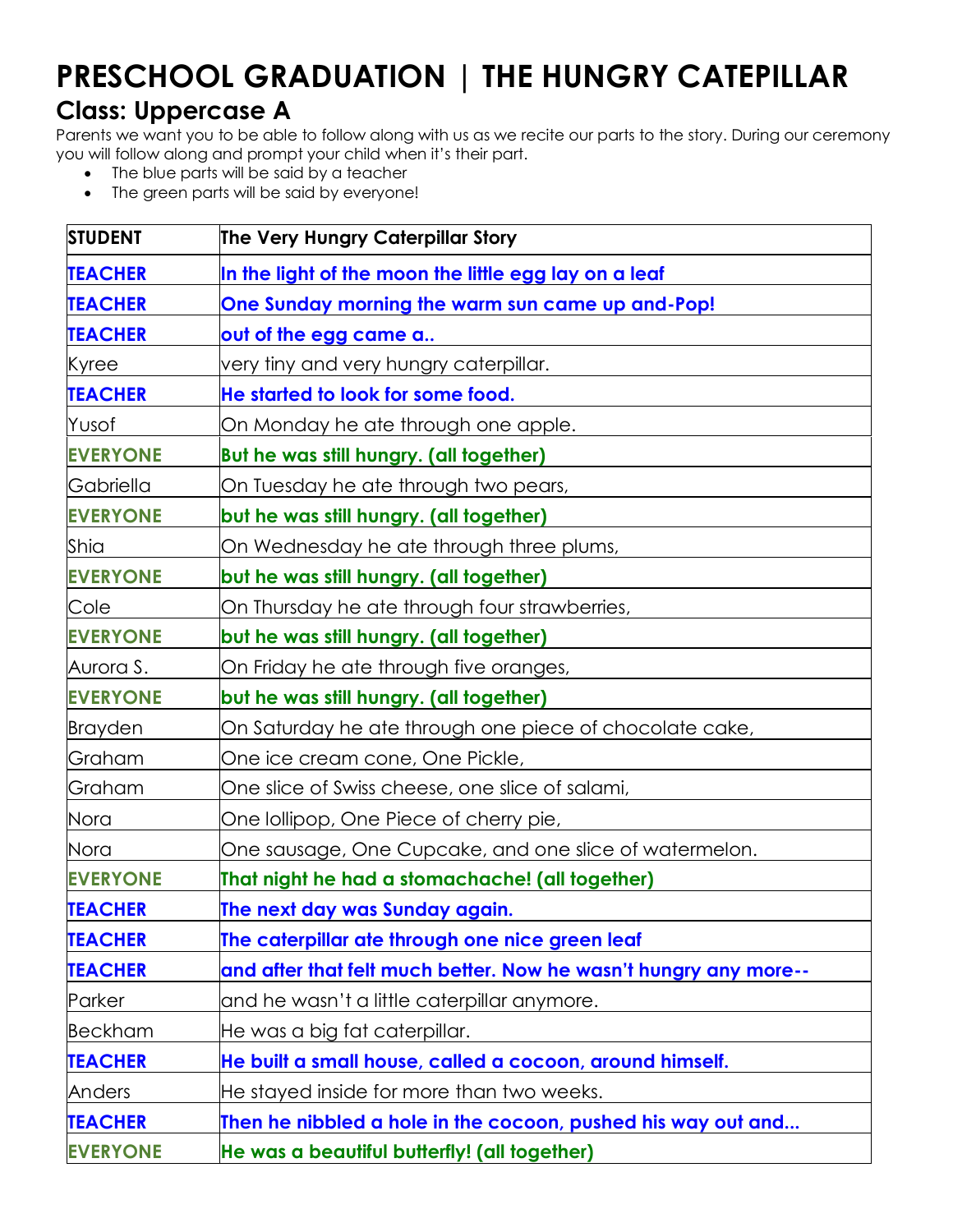# **PRESCHOOL GRADUATION | THE HUNGRY CATEPILLAR Class: Uppercase B**

Parents we want you to be able to follow along with us as we recite our parts to the story. During our ceremony you will follow along and prompt your child when it's their part.

- The blue parts will be said by a teacher
- The green parts will be said by everyone!

| <b>STUDENT</b>  | The Very Hungry Caterpillar Story                                |
|-----------------|------------------------------------------------------------------|
| <b>TEACHER</b>  | In the light of the moon the little egg lay on a leaf            |
| <b>TEACHER</b>  | One Sunday morning the warm sun came up and-Pop!                 |
| <b>TEACHER</b>  | out of the egg came a                                            |
| Cyrus           | very tiny and very hungry caterpillar.                           |
| <b>TEACHER</b>  | He started to look for some food.                                |
| Amelia          | On Monday he ate through one apple.                              |
| <b>EVERYONE</b> | But he was still hungry. (all together)                          |
| Isabella        | On Tuesday he ate through two pears,                             |
| <b>EVERYONE</b> | but he was still hungry. (all together)                          |
| Ayda            | On Wednesday he ate through three plums,                         |
| <b>EVERYONE</b> | but he was still hungry. (all together)                          |
| Winston         | On Thursday he ate through four strawberries,                    |
| <b>EVERYONE</b> | but he was still hungry. (all together)                          |
| Alayna          | On Friday he ate through five oranges,                           |
| <b>EVERYONE</b> | but he was still hungry. (all together)                          |
| Charlie         | On Saturday he ate through one piece of chocolate cake,          |
| Aspen           | One ice cream cone, One Pickle,                                  |
| Aspen           | One slice of Swiss cheese, one slice of salami,                  |
| Oliver          | One Iollipop, One Piece of cherry pie,                           |
| Oliver          | One sausage, One Cupcake, and one slice of watermelon.           |
| <b>EVERYONE</b> | That night he had a stomachache! (all together)                  |
| <b>TEACHER</b>  | The next day was Sunday again.                                   |
| <b>TEACHER</b>  | The caterpillar ate through one nice green leaf                  |
| <b>TEACHER</b>  | and after that felt much better. Now he wasn't hungry any more-- |
| Aurora C.       | and he wasn't a little caterpillar anymore.                      |
| Stella          | He was a big fat caterpillar.                                    |
| <b>TEACHER</b>  | He built a small house, called a cocoon, around himself.         |
| Owen            | He stayed inside for more than two weeks.                        |
| <b>TEACHER</b>  | Then he nibbled a hole in the cocoon, pushed his way out and     |
| <b>EVERYONE</b> | He was a beautiful butterfly! (all together)                     |